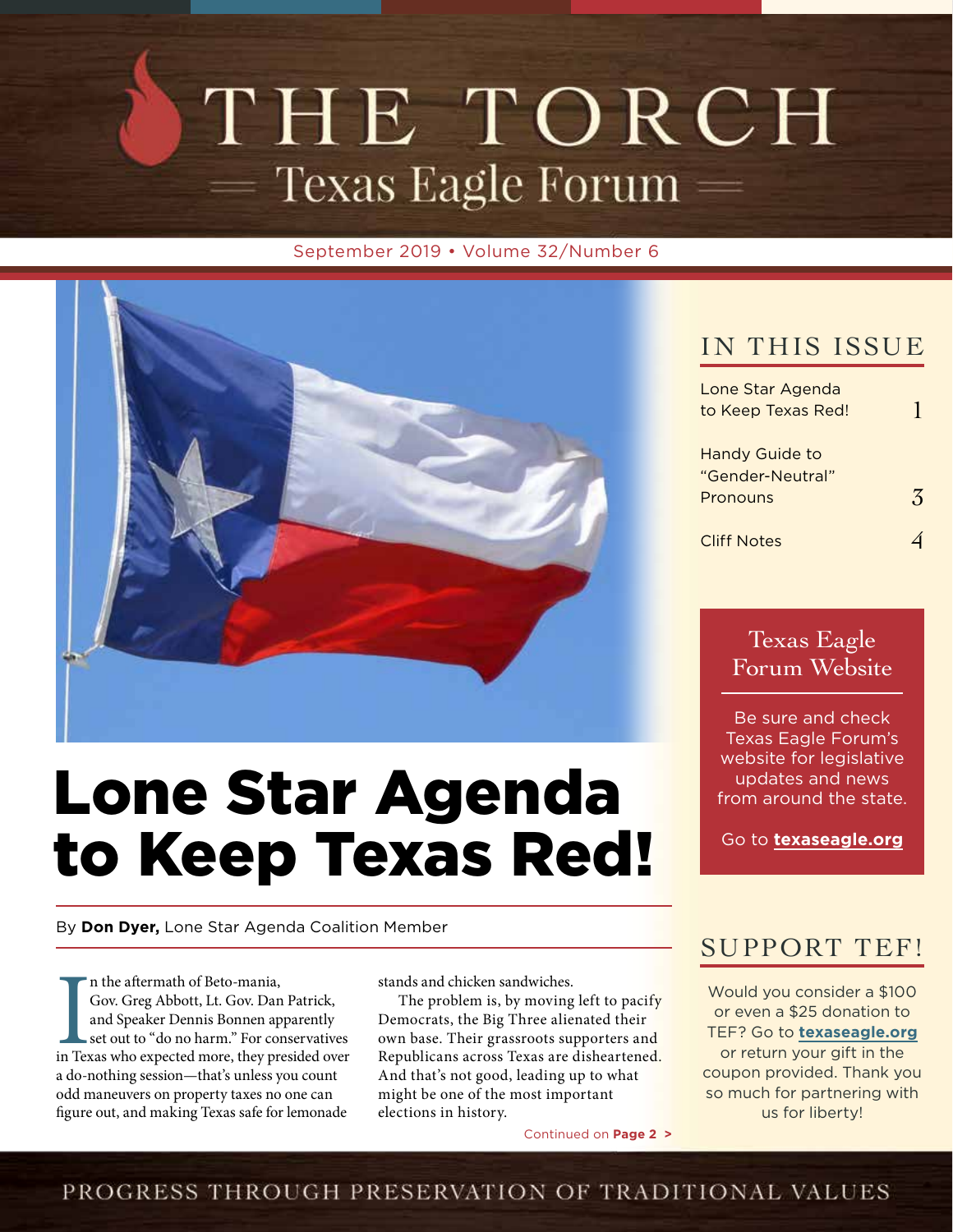

Texas is now a Purple State. To turn it Royal Blue, Democrats plan to inspire, excite, and ignite Democratic voters. What's our plan? It's evident Republican leaders don't have one that inspires confidence in their grassroots supporters.

Enter the Lone Star Agenda, a common sense plan to unite Texas Republicans and keep Texas Red. The Lone Star Agenda gives the Big Three a legislative package that will inspire, excite, and ignite the base. A movement is building—over 150 grassroots leaders and nearly every conservative organization in Texas—want to unite with the Big Three to Save Texas in 2020.

Join the movement—here are the principles and specific actions every common sense Texan believes are needed to save Texas!

### Family Rights and Personal Liberty

We place the constitutional rights of Texans to liberty and self-determination for themselves and their families above the desires of government officials and special interests:

- 1. Allow families to make mental and physical health decisions for themselves.
- 2. Stop wrongful removal of children from families by restoring due process rights for parents.
- 3. Stop local ordinances that interfere in private employeremployee relationships.
- 4. Increase protections for unborn Texans.

### Transparent and Representative Government

We must reform and protect the Texas institutions that are critical to our historical identity as the Lone Star State:

- 5. Improve election integrity (paper ballot backup audit trail, citizenship verification).
- 6. End taxpayer-funded lobbying.
- 7. End union dues withholding from public sector paychecks.
- 8. Protect Texas monuments.

#### Justice and Security

We must improve the security of Texans to be safe in their communities and free from injustice:

- 9. Secure the southern border (interior enforcement to end the "magnet" effect).
- 10. Stop human trafficking.
- 11. Protect the rights of Texans to bear arms.

The Lone Star Agenda is designed to UNITE all Republicans with our Republican leaders to save Texas in 2020—and as a result, save America!

*NOTE: This is an agenda all Republicans can get behind. Among the 125 grassrroots leaders who signed the Lone Star Agenda are TEF President Trayce Bradford, Dallas Eagle Forum President Cindi Castilla, and former TEF President Cathie Adams.* 

TEF was waiting to publish our Legislative scorecard in the hopes that Gov. Abbott would call a special session to address the issues listed in the Lone Star Agenda. He did not. As a result, TEF's scorecard is now posted on our website: www.texaseagle.org. Click on "2019 Legislative Scorecard" to find out how your legislators voted and hold them accountable.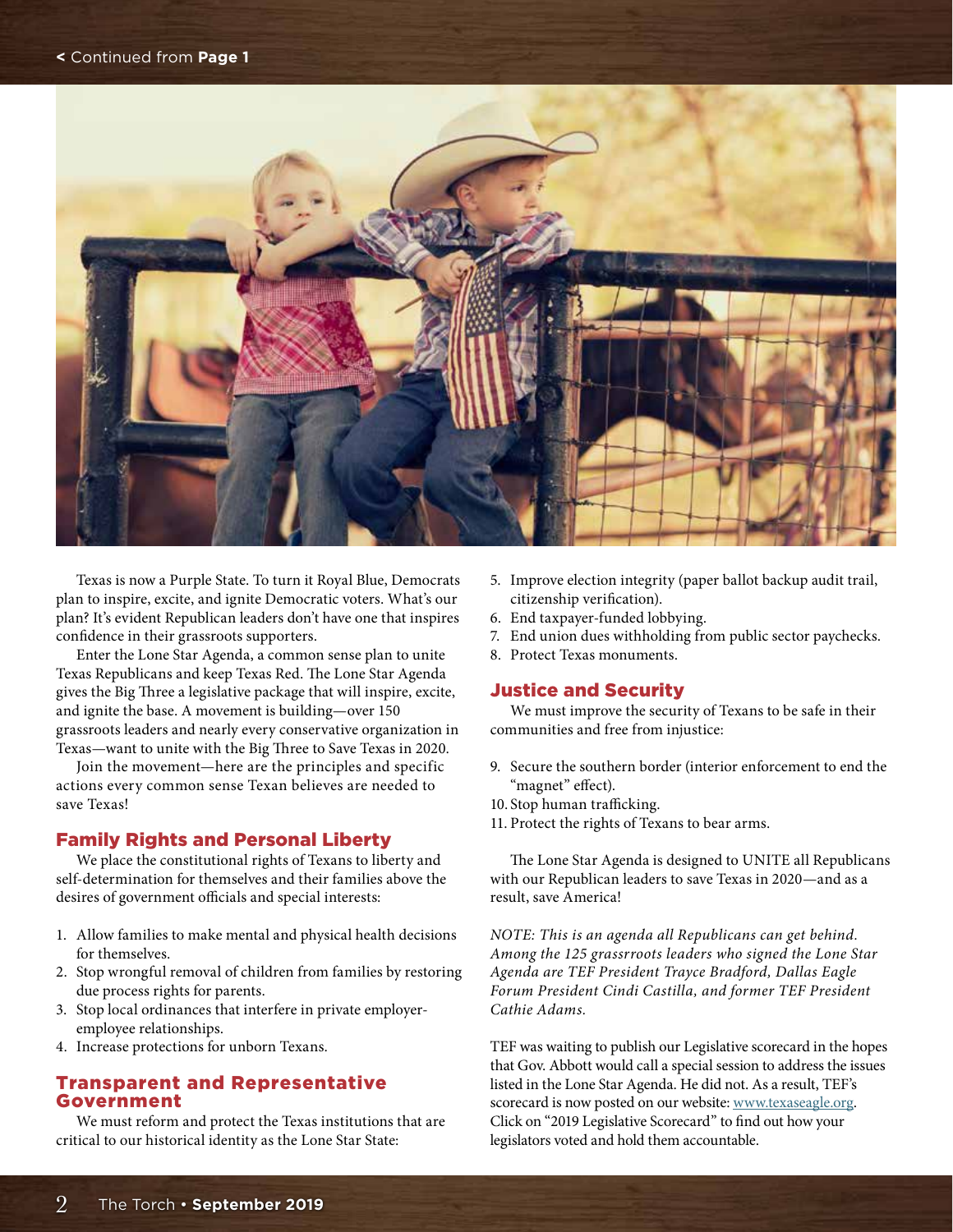# Handy Guide to "Gender-Neutral" Pronouns

Excerpt from "What Were Robespierre's Pronouns?" by **Peggy Noonan**, *The Wall Street Journal*, 7/25/19



offices and schools are forced to grapple with all the new gender-neutral pronouns. Here is a handy guide from a website purporting to help human-resources departments in midsize businesses. It is headlined: "Gender-Neutra the new gender-neutral pronouns. Here is a handy guide from a website purporting to help human-resources departments in midsize What They Are & How to Use Them."

He/She: Zie, Sie, Ey, Ve, Tey, E

Him/Her: Zim, Sie, Em, Ver, Ter, Em

His/Her: Zir, Hir, Eir, Vis, Tem, Eir

Himself/Herself: Zieself, Hirself, Eirself, Verself, Terself, Emself

It's wrong, when you meet a new co-worker, to ask his pronouns. (We don't say "preferred" pronouns — that "implies someone's gender is a preference!") You don't want him wondering if you think he's transgender or nonbinary. Instead, introduce yourself in a way that summons his pronouns: "Hi, I'm Jim and my pronoun is he/him."

Use "they" a lot. It's gender neutral. Suggested sentence: "I spoke to the marketing director and they said they'd get back to me."

This is grammatically incorrect, but so what? Correct grammar, and the intelligibility it allows, is a small price to pay for inclusion and equality.

We are being asked to memorize all this, to change hundreds

of years of grammar and usage, to accommodate the needs or demands of a group that perceives itself as beleaguered.

There's a funny but painful spoof of all this on YouTube. A seemingly friendly, but dogmatic, teacher of adult immigrants in English as a Second Language class introduces them to the 63 new pronouns. They are understandably flummoxed. An Asian woman announces she identifies as a girl and then shrinks in fear this might not be allowed. A confused Eastern European man asks the pronoun of his desk. The Central American asks if the new pronouns mean gay. "You're not learning English so you can be a bigot, are you?" the teacher demands.

*"We are being asked to memorize all this, to change hundreds of years of grammar and usage, to accommodate the needs or demands of a group that perceives itself as beleaguered."*

And there are the office arguments about bathroom policy, which I gather are reaching some new peak. There can no longer be a men's room and a women's room, so we can have one expanded bathroom everyone can use. No, we'll have three. But there may be a stigma to using the third, so keep two bathrooms but remove all designations. But the women don't want to put on their makeup with men coming in and out. But the men don't want women walking in on them—that's a harassment suit waiting to happen!

#### *It's all insane. All of it.*

*NOTE: Gender-neutral pronouns and society's blind acceptance of transgenderism defy common sense. Columnist Rick Moran agrees, "… there is a movement afoot to flip the notion of language as a means of communications and turn it into a weapon of political correctness. The goal is not to enlighten, but to deliberately obscure meaning in order to accommodate insane ideas."*

SOURCE: "The Insanity of Gender-Neutral Pronouns," The American Thinker, 9/6/15